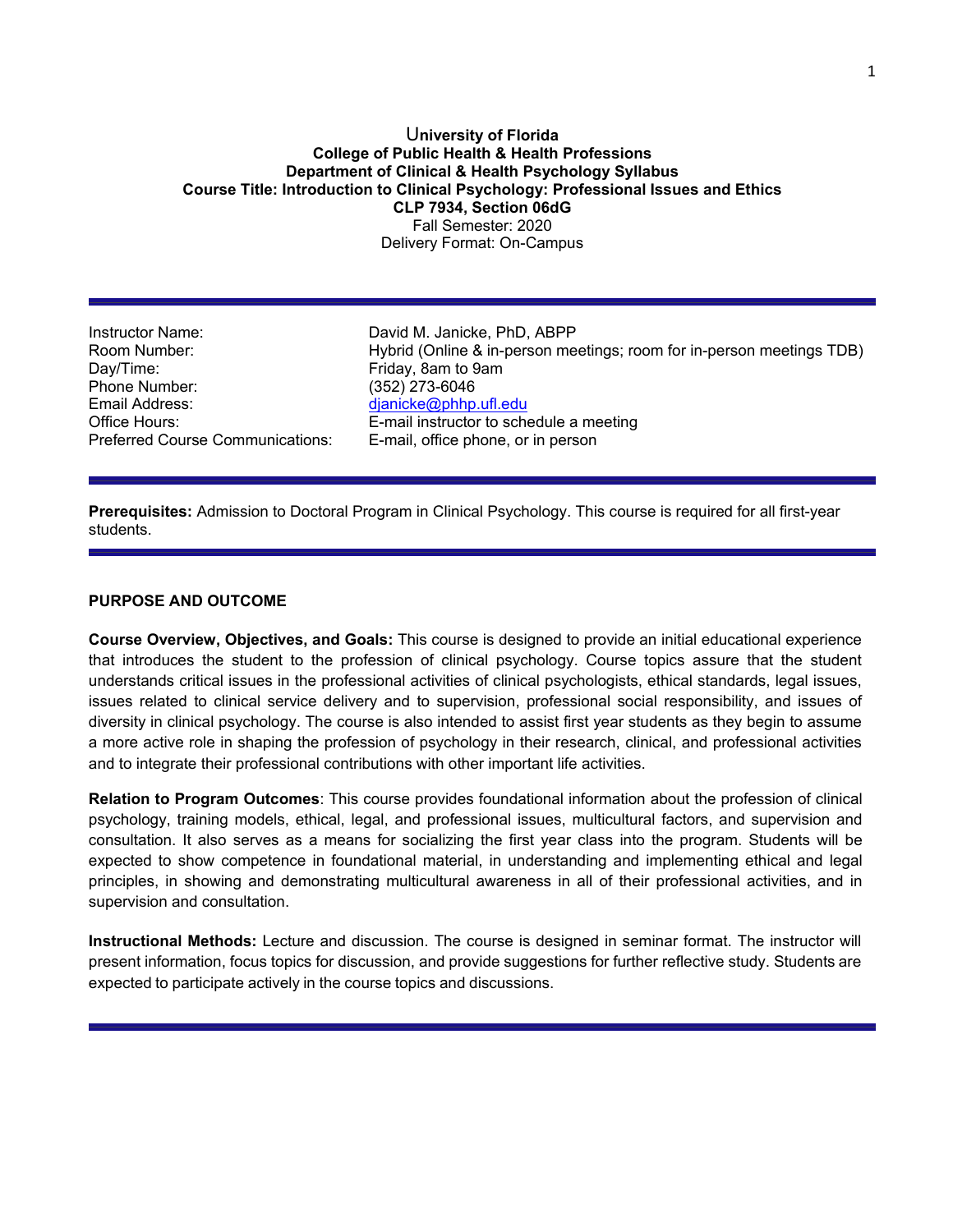#### **DESCRIPTION OF COURSE CONTENT**

### **Topical Outline/Course Schedule**

#### **Sept 4: Careers in Clinical Psychology.**

This initial class session is spent discussing various career options and outcomes of training in clinical psychology, including a discussion of critical experiences and characteristics of students that led to their choice of career.

McDaniel, S. H. & deGruy, F. V. (2014). An Introduction to Primary Care and Psychology. American Psychologist, 69, 325-331.

Robinson, G.F.W.B., Schwartz, L.S., DiMeglio, LA., Ahluwalia, J.S., & Gabrilove, J.L. (2016). Understanding career success and its contributing factors for clinical and translational investigators. *Academic Medicine, 91,*  570-582.

Rozensky, R. H. (2014). Employment trends for early career psychologists: Implications for education and training programs in professional psychology and for those who wish to become successful early career psychologists. In Johnson, W. B. & Kaslow, N. J. Eds. The Oxford Handbook of Educationand Training in Professional Psychology, (pp. 548-565), New York: Oxford University Press.

## **Sept 11: On Becoming a Clinical Psychologist: Professionalism**

This session will focus on what aspiring to be a "professional" in the area of clinical psychology involves. We will discuss the defining characteristics of "professionalism", characteristics of professionals who have been socialized into the science and profession of clinical psychology, the common milestones on the paths to the development of diverse careers, and the importance of self-care.

Elman, N.S., Illfelder-Kaye, J., Robiner, W.N. (2005). Professional development: Training for professionalism as a foundation for competent practice in psychology. *Professional Psychology: Research and Practice, 36,*  367-375.

Grus, C. L., & Kaslow, N. J. (2014). Professionalism: professional attitudes and values in psychology. In Johnson, W. B. & Kaslow, N. J. Eds. *The Oxford Handbook of Education and Training in Professional Psychology*, (pp. 491-509), New York: Oxford University Press.

Lesser, C.S., Lucey, C.R., Egener, B., Braddock, C.H., Linas, S.L. & Levinson, W. (2010). A behavioral and systems view of professionalism. *Journal of the American Medical Association, 304,* 2732-2737.

Tromp, F., Vernooij-Dassen, M., Kramer, A., Grol, R., & Bottema, B. (2010). Behavioural elements of professionalism: Assessment of a fundamental concept in medical care. *Medical Teacher, 32,* e161- e169.

### **September 18: Training Models in Clinical Psychology**

This session familiarizes students with the various conceptual and practical models that programs use to train clinical psychologists in the 21st century. How do educators conceptualize and measure the goals and outcomes of clinical training?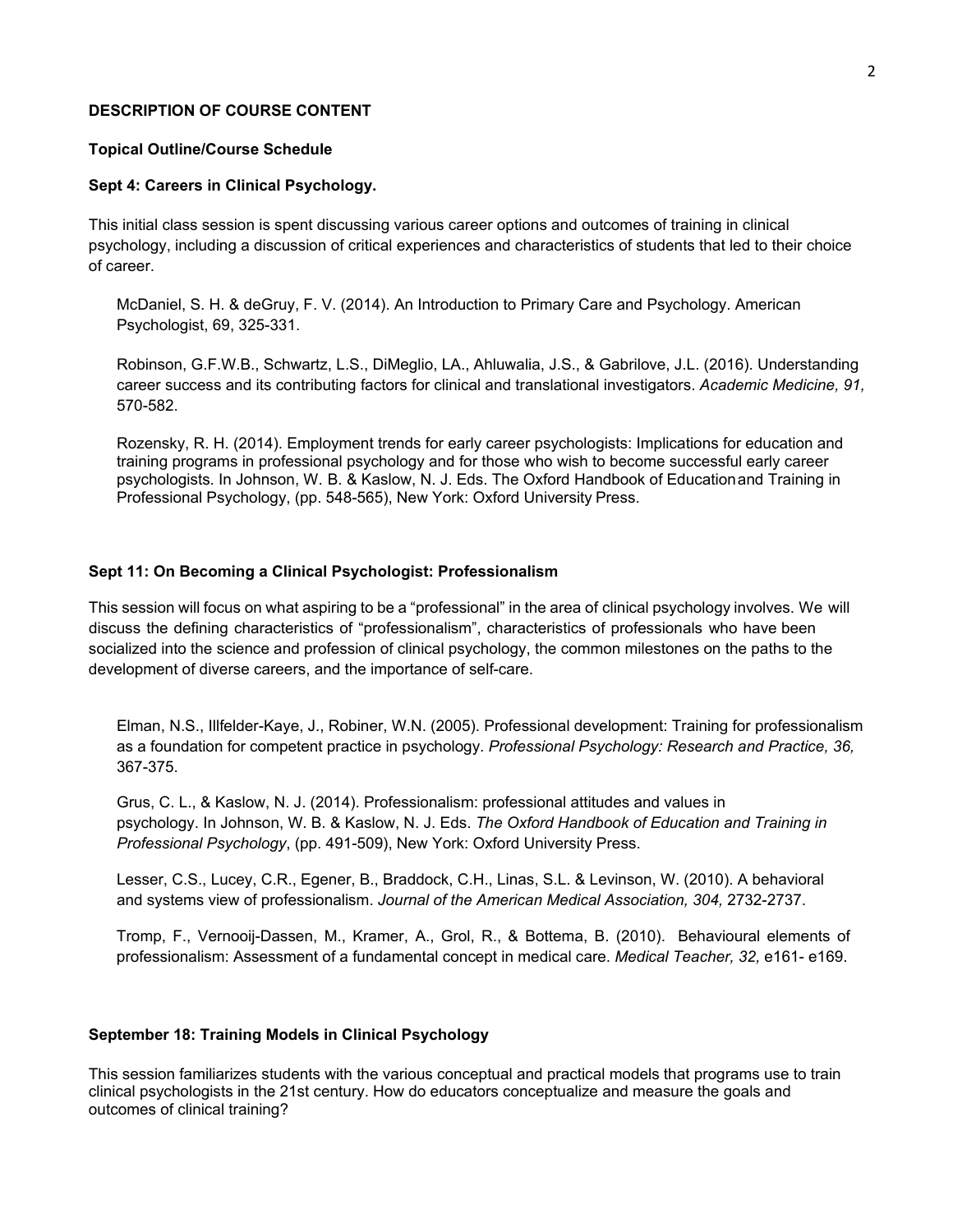Belar, C (2016). Interprofessional Education and Training. *In:* APA handbook of clinical **psychology**: Education and profession., Vol. 5. Norcross, John C. (Ed); VandenBos, Gary R. (Ed); Freedheim, Donald K. (Ed); Campbell, Linda F. (Ed); Publisher: American Psychological Association; 2016, pp. 153-160.

Bell, D. J. & Hausman, E. M. (2014). Training models in professional psychology doctoral programs. In Johnson, W. B. & Kaslow, N. J. Eds. *The Oxford Handbook of Education and Training in Professional Psychology*, (pp. 33-51), New York: Oxford University Press.

Fraser, S. W. & Greenhalgh, T (2001). Coping with complexity: educating for capability. *British Medical Journal, 323,* 799-802

Hatcher, R. L., Fouad, N. A., Campbell, L. F., McCutcheon, S. R., Grus, C. L., & Leahy, K. L. (2013). Competency-based education for professional Psychology: Moving From Concept to Practice. *Training and Education in Professional Psychology*, 7, 225-234.

Janicke, DM, Fritz, A, & Rozensky, R (2015). Healthcare Reform & Preparing the Future Clinical Child & Adolescent Psychology Workforce. *Journal of Clinical Child & Adolescent Psychology.* 

Spring, B. (2007). Evidence-based practice in clinical psychology: What it is, why it matters, and what you need to know. *Journal of Clinical Psychology, 63,* 611-631.

### **September 25: Ethical Principles I**

This session, and the one that follows, addresses the APA code of conduct and ethics that must guide all activity within professional psychology. Students will develop both knowledge of the ethical code and an appreciation of how to apply it to case scenarios.

American Psychological Association (2002). Ethical Principles of Psychologists and Code of Conduct. *American Psychologist*, 57, 1060-1073. (With 2010 and 2016 Amendments)

Koocher, G. P., & Keith-Spiegel, P. (2008). On being ethical. Ethics in Psychology and the Mental Health Professions. New York: Oxford University Press, pp. 3-19.

### **October 2: Ethical Principles II**

Consideration of ethics vignettes and continued discussion of ethical principles in clinical practice, research and teaching. Impress your classmates with your solutions to ethical dilemmas.

#### **\*Assign teams for Class Debate on Prescription Privileges (debate on October 23rd)**

#### **October 9: Legal Issues I**

Psychological practice takes place within a legal environment, and it is often the case that ethical, professional and legal issues conflict. These issues, and the ways that psychologists address them, are discussed in this and the next session.

#### **Paper 1 is due in class today! \*\*Discuss ethical dilemmas from papers in class**

## **October 16: Legal Issues II: Case vignettes, discussion on appropriate action**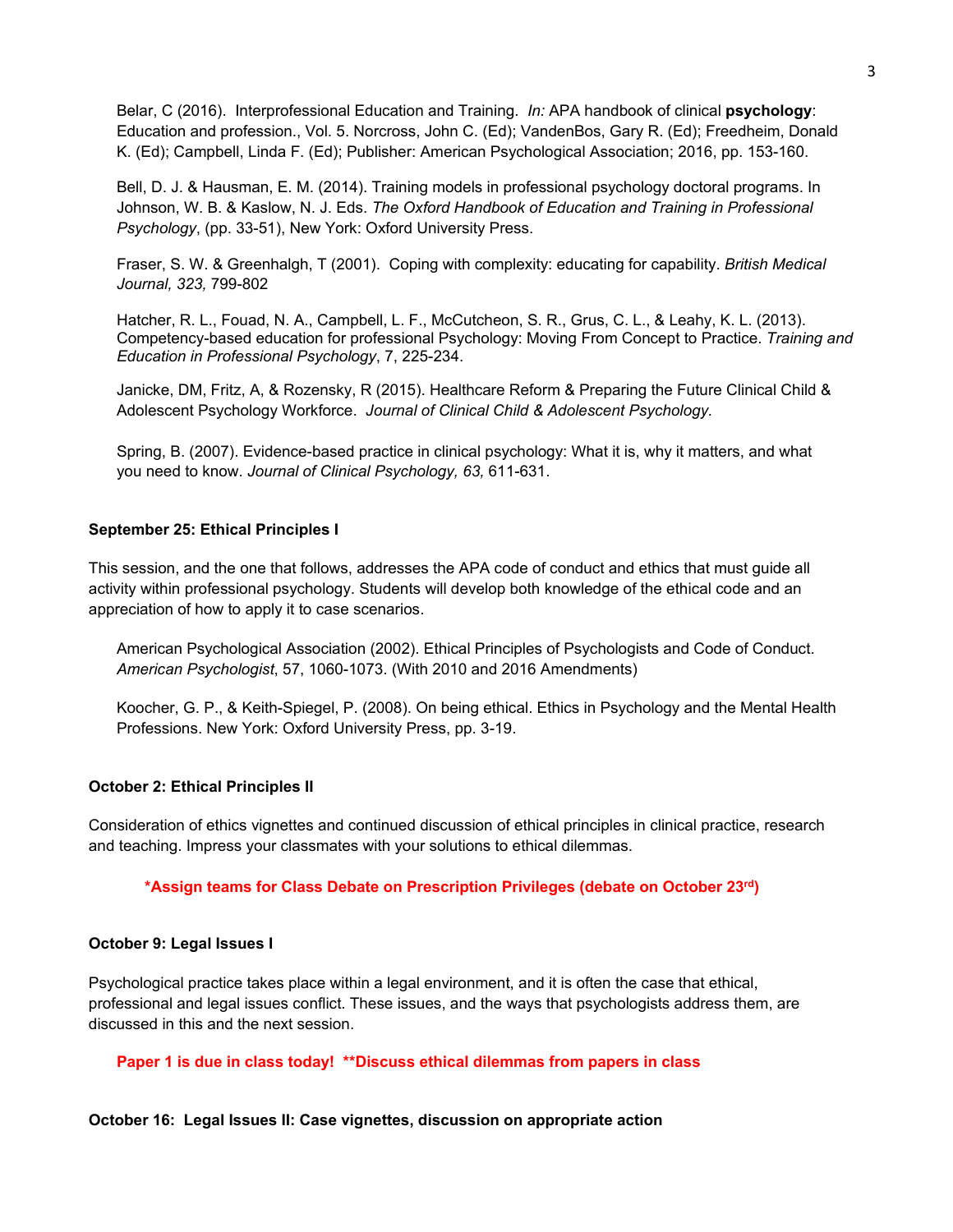## **October 23: Controversies in Clinical Psychology Discussion #1 -** - **In-Person Meeting (room TBD)**

## **Class Debate – Prescription Privileges**

## **October 30: Cultural Competence & Cultural Humility**

The workforce in clinical psychology is not nearly as diverse as the clients we serve. For this reason, psychologists need training and experience in issues that relate to the provision of psychological services to patients from diverse cultures and backgrounds. This knowledge and expertise is built upon didactic knowledge, experience, and personal exploration. The two sessions devoted to this topic lay the groundwork for the development of multicultural competency, with the knowledge that attainment of such competencies is an ongoing process that continues through a process of lifelong learning on the part of the every professional psychologist.

Comas-Diaz, L., & Brown, L.S. (2016). Multicultural theories. In J.C. Norcross, G.R. VandenBos, D.K. Freedheim, & B.O. Olatunji (Eds.), *APA Handbook of Clinical Psychology: Theory and Research*, pp. 241-272. Washington DC: American Psychological Association.

American Psychological Association. 2017. Multicultural Guidelines: An Ecological Approach to Context, Identity, and Intersectionality. Retrieved from: [http://www.apa.org/about/policy/multicultural-guidelines.pdf.](http://www.apa.org/about/policy/multicultural-guidelines.pdf)

Green, D., Callands, T.A., Radcliffe, A.M., Luebbe, A.M. & Klonoff, E.A. (2009). Clinical psychology students' perceptions of diversity training: A study of exposure and satisfaction. *Journal of Clinical Psychology, 65,*  1056-1070.

Hansen, N.D., Pepitone-Arreola-Rockwell, F., & Greene, A. (2000). Multicultural competence: Criteria and case examples. *Professional Psychology: Research and Practice*, 31, 652-660.

## **November 6: Cultural Intersectionality**

Ancis, J. R. & Ladany, N. (2010). A multicultural framework for counselor supervision. In N. Ladany & L. J. Bradley (Eds.), *Counselor Supervision* (pp. 53-95). New York: Routledge.

Jones, J. M., Sander, J. B. & Booker, K. W. (2013). Multicultural competency building: Practical solutions for training and evaluating student progress. *Training and Education in Professional Psychology*, 7, 12-22.

Suieras, P., Romano-Betech, V., Vergil-Sagado, A., de Hoyos, A., Quntana-Vargas, S, Ruddick, W., Castro-Santana, A., Islas-Andrade, S., Atamirano-Bustamante, N.F., Altamirano-Bustamante, M.M. (2017). Today's medical staff and the other: Challenges and evolving solutions for enhanced humanization and quality of care. *Plos One,* https://doi.org/10.1371/journal.pone.0181514 July 31, 2017.

Vidaeff, A.C., Kerrigan, A.J., & Monga, M. (2015). Cross-cultural barriers to health care. *Southern Medical Journal, 108, 1-4.*

## **November 13: Supervision and Consultation**

The development of skills, competencies, and capabilities by students in training in clinical psychology programs depends on the program's ability to provide them with access to competence and thoughtful supervision of research, clinical, and professional development activities. This section of the course reviews extant models and concepts of supervision and it intended to provide the student with tools to be a competence consumer of supervision at all levels of the program.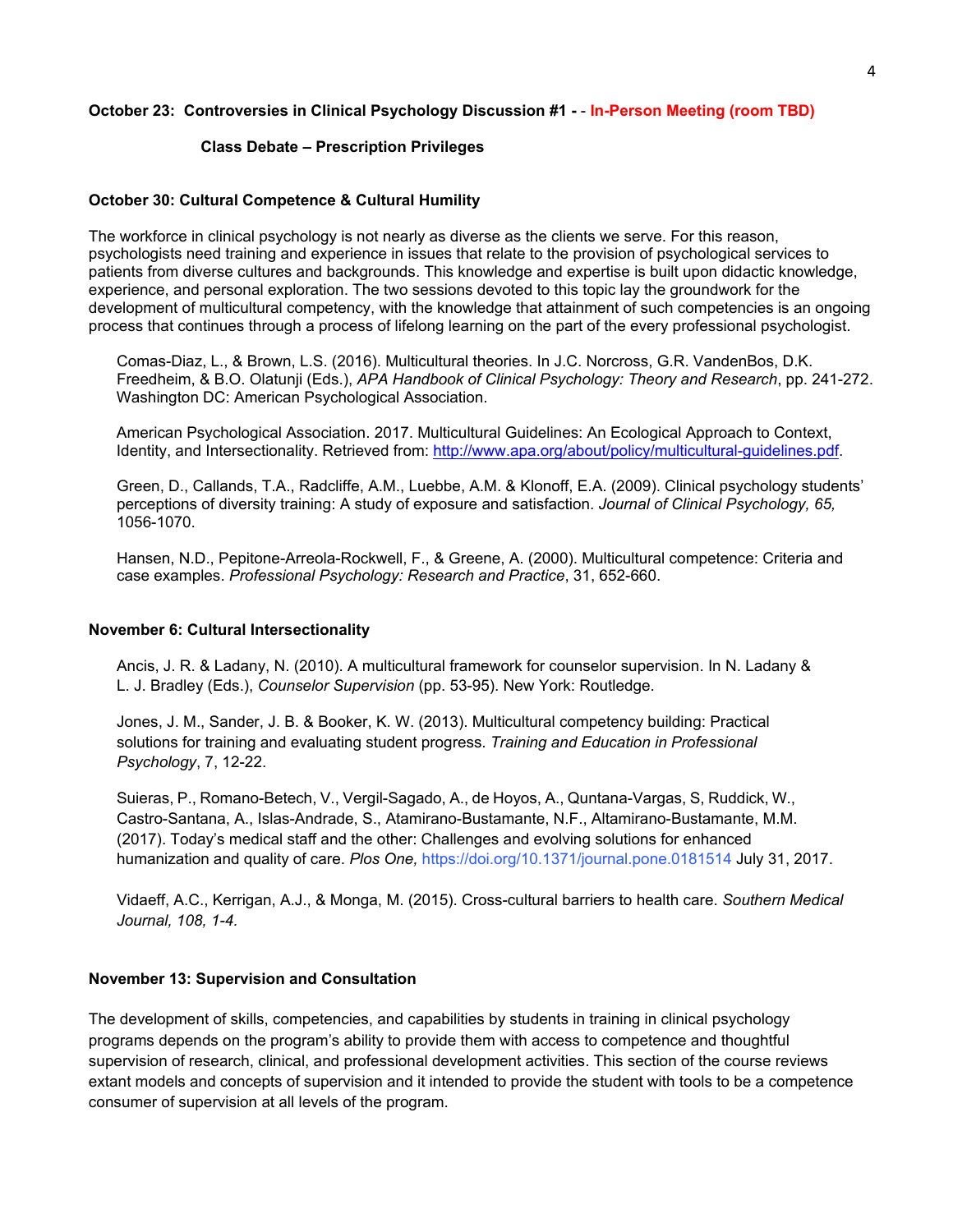#### **November 20: Controversies in Clinical Psychology Discussion #2**

**November 27: HOLIDAY THANKSGIVING - - NO CLASS**

**December 4: Open Topic Date**

#### Paper 2 is due in Friday, December 4<sup>th</sup>!

**Course Materials and Technology:** Course materials consist of a series of readings, created in .pdf format. These will be located on the Canvas course site, as will a copy of this syllabus.

For technical support for this class, please contact the UF Help Desk at:

- Learning-support@ufl.edu
- $\bullet$  (352) 392-HELP select option 2
- https://elearning.ufl.edul

## **ACADEMIC REQUIREMENTS AND GRADING**

#### **Assignments:**

- **1)** During the course, two short papers are required that will assess the student's analysis of specific issues. Due dates are detailed below. Papers are limited to five, double-spaced pages (12-point font), plus references, written in APA format and should reflect high professional standards of presentation. Each paper is worth 30 points.
- **2)** You will participate in a class debate on the pros and cons of prescription privileges for psychologists. Your performance will be worth 15 points. I will consider the quality of your comments, ability to facilitate discussion, and respect for your classmates in determining your grade.
- **3)** Class participation will be worth 25 points. I will consider the quality, thoughtfulness and frequency of your comments (there are diminishing rates of return on quantity), as well as your ability to facilitate/encourage discussion within the group in determining your grade.

**Paper 1:** Present and discuss an ethical dilemma you have experienced/observed in your psychological activities, and how it was resolved OR, discuss limitations and potential problems you see with one or more aspects of the APA ethics code. **Due October 9th at beginning of class**.

**Paper 2**: If you were a program director charged with designing a curriculum in diversity education, what didactic, clinical, and research experiences would you employ to insure that your graduates both appreciated and understood diversity issues as they related to clinical practice and/or public policy? **Due by 5pm Friday, Dec 4th**.

| Grading<br><b>Requirement</b>              | Due date         | Points or % of final grade (% must sum to 100%) |
|--------------------------------------------|------------------|-------------------------------------------------|
| Paper 1                                    | October 11, 2020 | 30                                              |
| <b>Class Debates</b>                       | October 23, 2020 | 15                                              |
| Paper 2                                    | December 4, 2020 | 30                                              |
| Attendance &<br><b>Class Participation</b> | N/A              | 25                                              |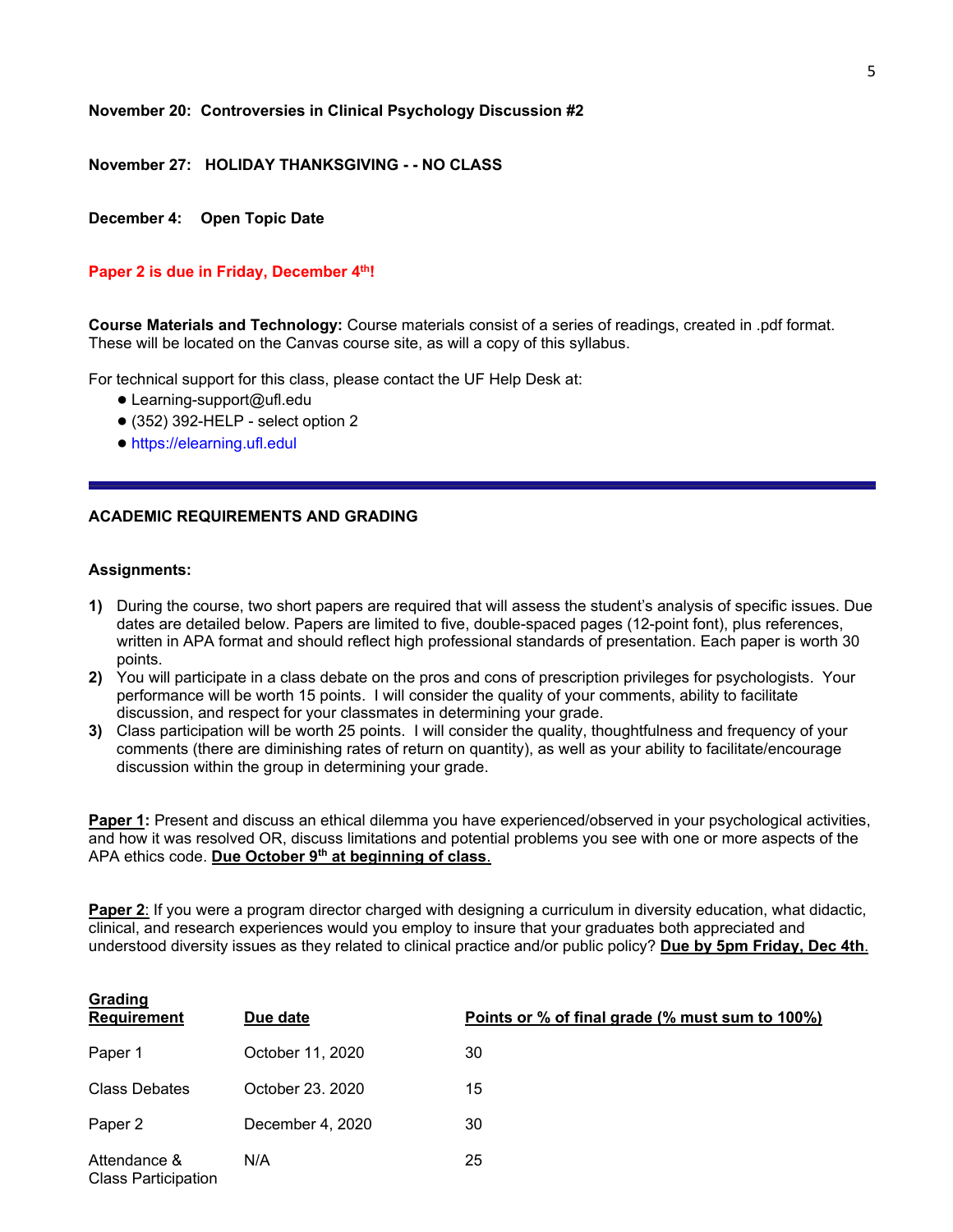Point system used.

| <b>Points</b><br>earned | $93-$<br>100 | $90-$<br>92 | $87 -$<br>89 | 83-<br>86 | 80-<br>82 | 77<br>$\sqrt{ }$<br>79   | ヮっ<br>- 30<br>76 | 70-<br>72              | $67 -$<br>69 | 63-<br>66 | 60-<br>62 | <b>Below</b><br>60 |
|-------------------------|--------------|-------------|--------------|-----------|-----------|--------------------------|------------------|------------------------|--------------|-----------|-----------|--------------------|
| Letter<br>Grade         | A            |             | B+           | В         | В-        | $\sim$<br>$\mathbf{v}^+$ | ⌒<br>ັ           | $\sim$<br>$\mathbf{v}$ | D+           | D         | −<br>- יש | −                  |

| <b>Letter</b><br>Grade | A   | А-   | B+   | D<br>D | в-   | C+   | ◠<br>v        | $c-$ | D+  | D             | D-   | Е   | WF  | ΝG  | ∪ S- |
|------------------------|-----|------|------|--------|------|------|---------------|------|-----|---------------|------|-----|-----|-----|------|
| Grade<br><b>Points</b> | 4.0 | 3.67 | 3.33 | 3.0    | 2.67 | 2.33 | $\sim$<br>z.u | .67  | .33 | $\cdot \cdot$ | 0.67 | 0.0 | 0.0 | 0.0 | 0.0  |

For greater detail on the meaning of letter grades and university policies related to them, see the Registrar's Grade Policy regulations at:

<http://catalog.ufl.edu/ugrad/current/regulations/info/grades.aspx>

**Exam Policy:** There are no examinations in this course.

**Policy Related to Make up Exams or Other Work:** Any student who anticipates missing a due date should make prior arrangements with Dr. Janicke or provide documentation explaining the situation that led to missing the deadline. For example, acute illness should be documented by a doctor's note.

#### **Policy Related to Required Class Attendance**

Attendance and participation are expected. Students who must miss a class meeting should inform Dr. Janicke beforehand, if at all possible. All faculty are bound by the UF policy for excused absences. For information regarding the UF Attendance Policy see the Registrar website for additional details: <https://catalog.ufl.edu/ugrad/current/regulations/info/attendance.aspx>

#### **STUDENT EXPECTATIONS, ROLES, AND OPPORTUNITIES FOR INPUT**

**Expectations Regarding Course Behavior:** You are expected to attend, participate and contribute to the discussion, show respect for others' opinions, and to untether yourself from your phone and interwebs.

**Communication Guidelines:** Students are encouraged to anticipate problems and to discuss them with Dr. Janicke in a timely fashion. Professional communication is expected.

#### **Academic Integrity**

Students are expected to act in accordance with the University of Florida policy on academic integrity. As a student at the University of Florida, you have committed yourself to uphold the Honor Code, which includes the following pledge:

#### "**We, the members of the University of Florida community, pledge to hold ourselves and our peers to the highest standards of honesty and integrity**."

You are expected to exhibit behavior consistent with this commitment to the UF academic community, and on all work submitted for credit at the University of Florida, the following pledge is either required or implied:

#### **"On my honor, I have neither given nor received unauthorized aid in doing this assignment."**

It is your individual responsibility to know and comply with all university policies and procedures regarding academic integrity and the Student Honor Code. Violations of the Honor Code at the University of Florida will not be tolerated. Violations will be reported to the Dean of Students Office for consideration of disciplinary action. For additional information regarding Academic Integrity, please see Student Conduct and Honor Code or the Graduate Student Website for additional details:

<https://www.dso.ufl.edu/sccr/process/student-conduct-honor-code/>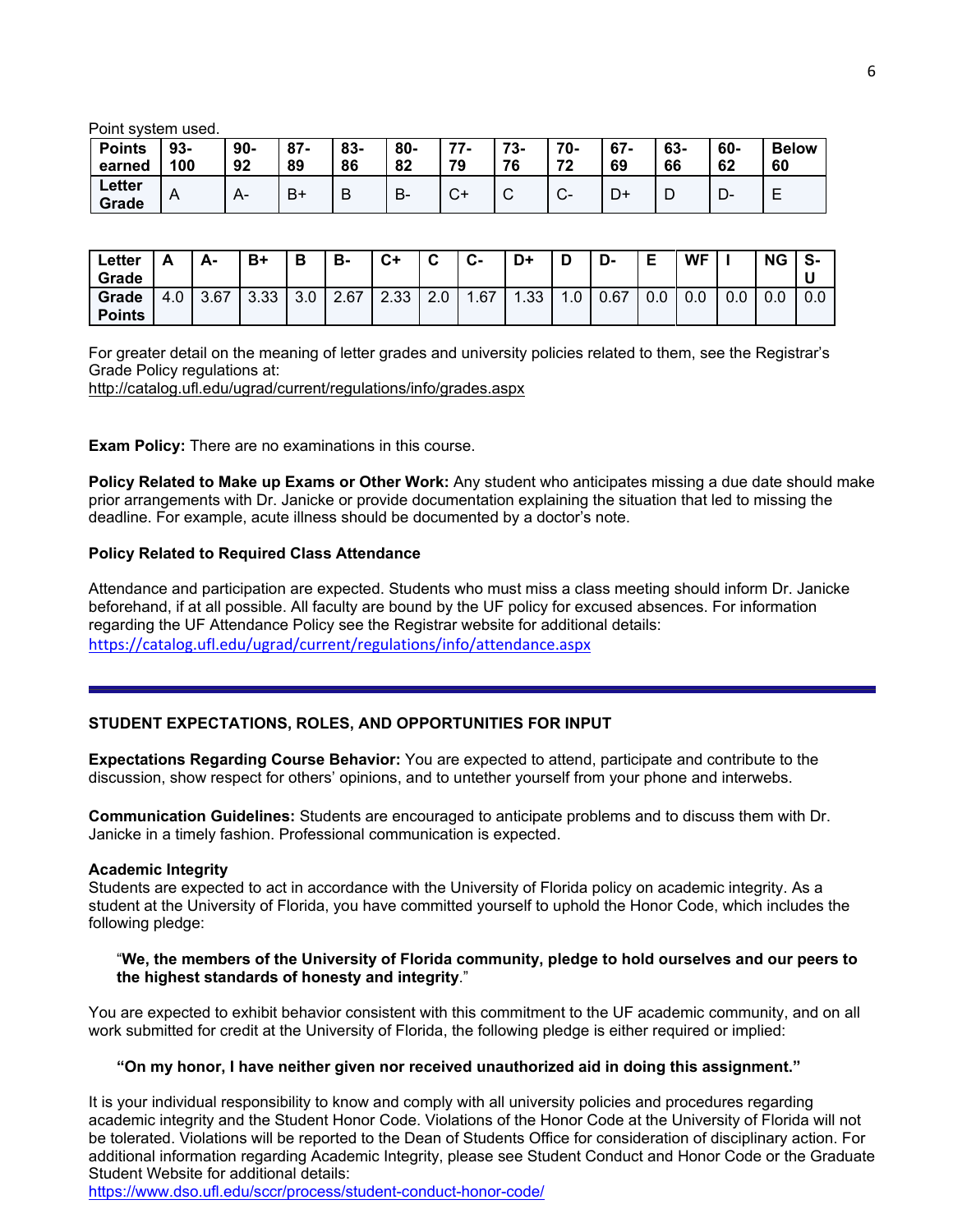#### <http://gradschool.ufl.edu/students/introduction.html>

Please remember cheating, lying, misrepresentation, or plagiarism in any form is unacceptable and inexcusable behavior.

### **Online Faculty Course Evaluation Process**

Students are expected to provide feedback on the quality of instruction in this course by completing online evaluations at https://evaluations.ufl.edu. Evaluations are typically open during the last two or three weeks of the semester, but students will be given specific times when they are open. Summary results of these assessments are available to students at [https://evaluations.ufl.edu/results/.](https://evaluations.ufl.edu/results/)

## **ON CAMPUS FACE-TO-FACE CLASS MEETINGS**

We will have face-to-face instructional sessions to accomplish the student learning objectives of this course. In response to COVID-19, the following policies and requirements are in place to maintain your learning environment and to enhance the safety of our in-classroom interactions.

- $\circ$  You are required to wear approved face coverings at all times during class and within buildings. Following and enforcing these policies and requirements are all of our responsibility. Failure to do so will lead to a report to the Office of Student Conduct and Conflict Resolution.
- $\circ$  This course has been assigned a physical classroom with enough capacity to maintain physical distancing (6 feet between individuals) requirements. Please utilize designated seats and maintain appropriate spacing between students. Please do not move desks or stations.
- o Sanitizing supplies are available in the classroom if you wish to wipe down your desks prior to sitting down and at the end of the class.
- $\circ$  Follow your instructor's guidance on how to enter and exit the classroom. Practice physical distancing to the extent possible when entering and exiting the classroom.
- o If you are experiencing COVID-19 symptoms [\(https://www.cdc.gov/coronavirus/2019](https://urldefense.proofpoint.com/v2/url?u=https-3A__www.cdc.gov_coronavirus_2019-2Dncov_symptoms-2Dtesting_symptoms.html&d=DwMFaQ&c=sJ6xIWYx-zLMB3EPkvcnVg&r=ZEQO3x8hJGWNNvnI4qRm6Q4ud4MRzqGGm0_17B0tMBg&m=wPVBJgGaU0xM7LIMiYgAN51EnnRz5azk3O2f3ppir8Y&s=cxAoq8c6JPuuhOX8QjCa426RNLAB3OJU-ajdSpjtAEk&e=) [ncov/symptoms-testing/symptoms.html\)](https://urldefense.proofpoint.com/v2/url?u=https-3A__www.cdc.gov_coronavirus_2019-2Dncov_symptoms-2Dtesting_symptoms.html&d=DwMFaQ&c=sJ6xIWYx-zLMB3EPkvcnVg&r=ZEQO3x8hJGWNNvnI4qRm6Q4ud4MRzqGGm0_17B0tMBg&m=wPVBJgGaU0xM7LIMiYgAN51EnnRz5azk3O2f3ppir8Y&s=cxAoq8c6JPuuhOX8QjCa426RNLAB3OJU-ajdSpjtAEk&e=), please use the UF Health screening system [\(https://coronavirus.ufhealth.org/screen-test-protect/covid-19-exposure-and-symptoms-who-do-i](https://coronavirus.ufhealth.org/screen-test-protect/covid-19-exposure-and-symptoms-who-do-i-call-if/)[call-if/\)](https://coronavirus.ufhealth.org/screen-test-protect/covid-19-exposure-and-symptoms-who-do-i-call-if/) and follow the instructions on whether you are able to attend class.
	- Course materials will be provided to you with an excused absence, and you will be given a reasonable amount of time to make up work [\(https://catalog.ufl.edu/UGRD/academic](https://catalog.ufl.edu/UGRD/academic-regulations/attendance-policies/)[regulations/attendance-policies/\)](https://catalog.ufl.edu/UGRD/academic-regulations/attendance-policies/).

# **ONLINE SYNCHRONOUS CLASS MEETINGS:**

Our class sessions may be audio visually recorded for students in the class to refer back and for enrolled students who are unable to attend live. Students who participate with their camera engaged or utilize a profile image are agreeing to have their video or image recorded. If you are unwilling to consent to have your profile or video image recorded, be sure to keep your camera off and do not use a profile image. Likewise, students who un-mute during class and participate orally are agreeing to have their voices recorded. If you are not willing to consent to have your voice recorded during class, you will need to keep your mute button activated and communicate exclusively using the "chat" feature, which allows students to type questions and comments live. The chat will not be recorded or shared. As in all courses, unauthorized recording and unauthorized sharing of recorded materials is prohibited.

## **SUPPORT SERVICES**

## **Accommodations for Students with Disabilities**

If you require classroom accommodation because of a disability, you must register with the Dean of Students Office http://www.dso.ufl.edu within the first week of class. The Dean of Students Office will provide documentation of accommodations to you, which you then give to me as the instructor of the course to receive accommodations. Please make sure you provide this letter to me by the end of the second week of the course. The College is committed to providing reasonable accommodations to assist students in their coursework.